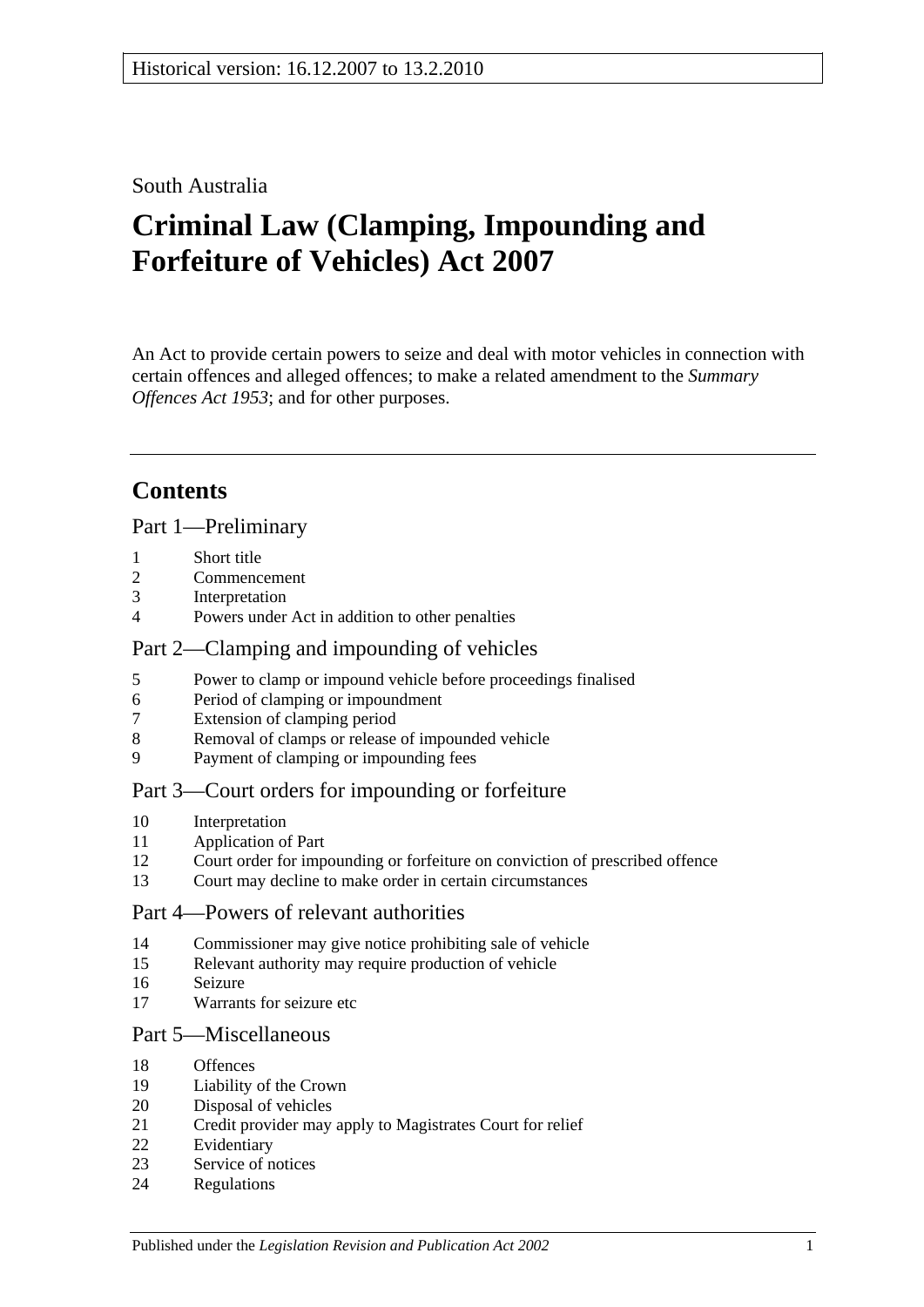[Schedule 1—Related amendment and transitional provision](#page-15-0)

Part 1—Preliminary

- 1 [Amendment provisions](#page-15-1)
- Part 2—Related amendment to *Summary Offences Act 1953*
- 2 [Repeal of Part 14A](#page-15-2)
- Part 3—Transitional provision
- 3 [Transitional provision](#page-15-3)

[Legislative history](#page-16-0)

### <span id="page-1-0"></span>**The Parliament of South Australia enacts as follows:**

## **Part 1—Preliminary**

### <span id="page-1-1"></span>**1—Short title**

This Act may be cited as the *Criminal Law (Clamping, Impounding and Forfeiture of Vehicles) Act 2007*.

### <span id="page-1-2"></span>**2—Commencement**

This Act will come into operation on a day to be fixed by proclamation.

### <span id="page-1-3"></span>**3—Interpretation**

(1) In this Act, unless the contrary intention appears—

*clamp*, in relation to a motor vehicle, means immobilise the motor vehicle by means of wheel clamps (and *clamped* has a corresponding meaning);

*Commissioner* means the Commissioner of Police;

*credit provider* means—

- (a) a credit provider within the meaning of the *Consumer Credit (South Australia) Code*; or
- (b) a person who, in the course of business, hires out goods under leasing agreements or hires out or agrees to sell goods under hire-purchase agreements;

*motor vehicle* means a vehicle built to be propelled by a motor that forms part of the vehicle;

*prescribed offence* means an offence of a kind prescribed by regulation for the purposes of this definition;

#### *public place* includes—

(a) a place to which free access is permitted to the public, with the express or tacit consent of the owner or occupier of that place; and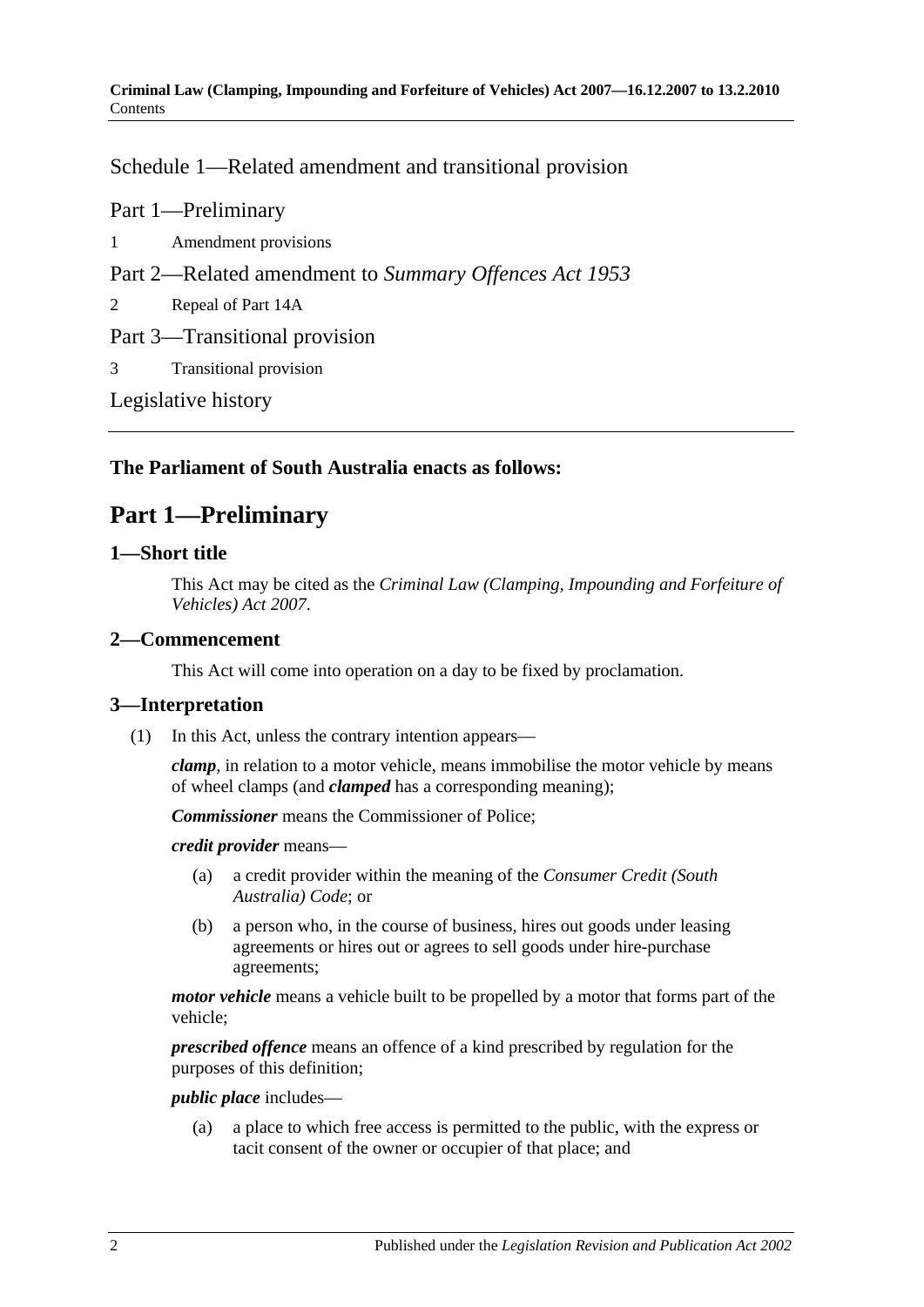- (b) a place to which the public are admitted on payment of money, the test of admittance being the payment of money only; and
- (c) a road, street, footway, court, alley or thoroughfare which the public are allowed to use, notwithstanding that that road, street, footway, court, alley or thoroughfare is on private property;

*registered owner* of a motor vehicle means a person recorded in a register kept under the *[Motor Vehicles Act](http://www.legislation.sa.gov.au/index.aspx?action=legref&type=act&legtitle=Motor%20Vehicles%20Act%201959) 1959* or the law of another State or Territory of the Commonwealth as an owner of the motor vehicle;

*relevant authority* means—

- (a) in relation to the clamping or impounding of a motor vehicle under [Part 2—](#page-2-1)a police officer or person authorised by the Commissioner to exercise the powers of a relevant authority; or
- (b) in relation to the impounding or forfeiture of a motor vehicle in accordance with an order under [Part 3—](#page-5-1)the Sheriff or a person authorised by the Sheriff to exercise the powers of a relevant authority.
- (2) For the purposes of this Act, proceedings relating to an offence are *finalised* if—
	- (a) the charge of the offence is withdrawn or proceedings for the offence are otherwise discontinued; or
	- (b) a court has determined the charge.

### <span id="page-2-0"></span>**4—Powers under Act in addition to other penalties**

- (1) A power exercisable under this Act is exercisable in addition to any other penalty that may be imposed on a person in relation to a prescribed offence.
- (2) However, a court must, in imposing another penalty on a person in relation to a prescribed offence, have regard to any exercise of powers under this Act.

# <span id="page-2-1"></span>**Part 2—Clamping and impounding of vehicles**

### <span id="page-2-3"></span><span id="page-2-2"></span>**5—Power to clamp or impound vehicle before proceedings finalised**

- (1) If a person—
	- (a) is to be, or has been, reported for a prescribed offence and has been advised of that fact; or
	- (b) has been charged with, or arrested in relation to, a prescribed offence,

<span id="page-2-4"></span>a relevant authority may clamp or impound either—

- (c) a motor vehicle allegedly used by the person in the commission of the offence; or
- (d) any motor vehicle of which the person is a registered owner.
- (2) However, [subsection](#page-2-3) (1) does not apply if the person is to be, or has been, given an expiation notice in respect of the prescribed offence (unless that notice is withdrawn or the person elects to be prosecuted in accordance with the *[Expiation of Offences](http://www.legislation.sa.gov.au/index.aspx?action=legref&type=act&legtitle=Expiation%20of%20Offences%20Act%201996)  Act [1996](http://www.legislation.sa.gov.au/index.aspx?action=legref&type=act&legtitle=Expiation%20of%20Offences%20Act%201996)*).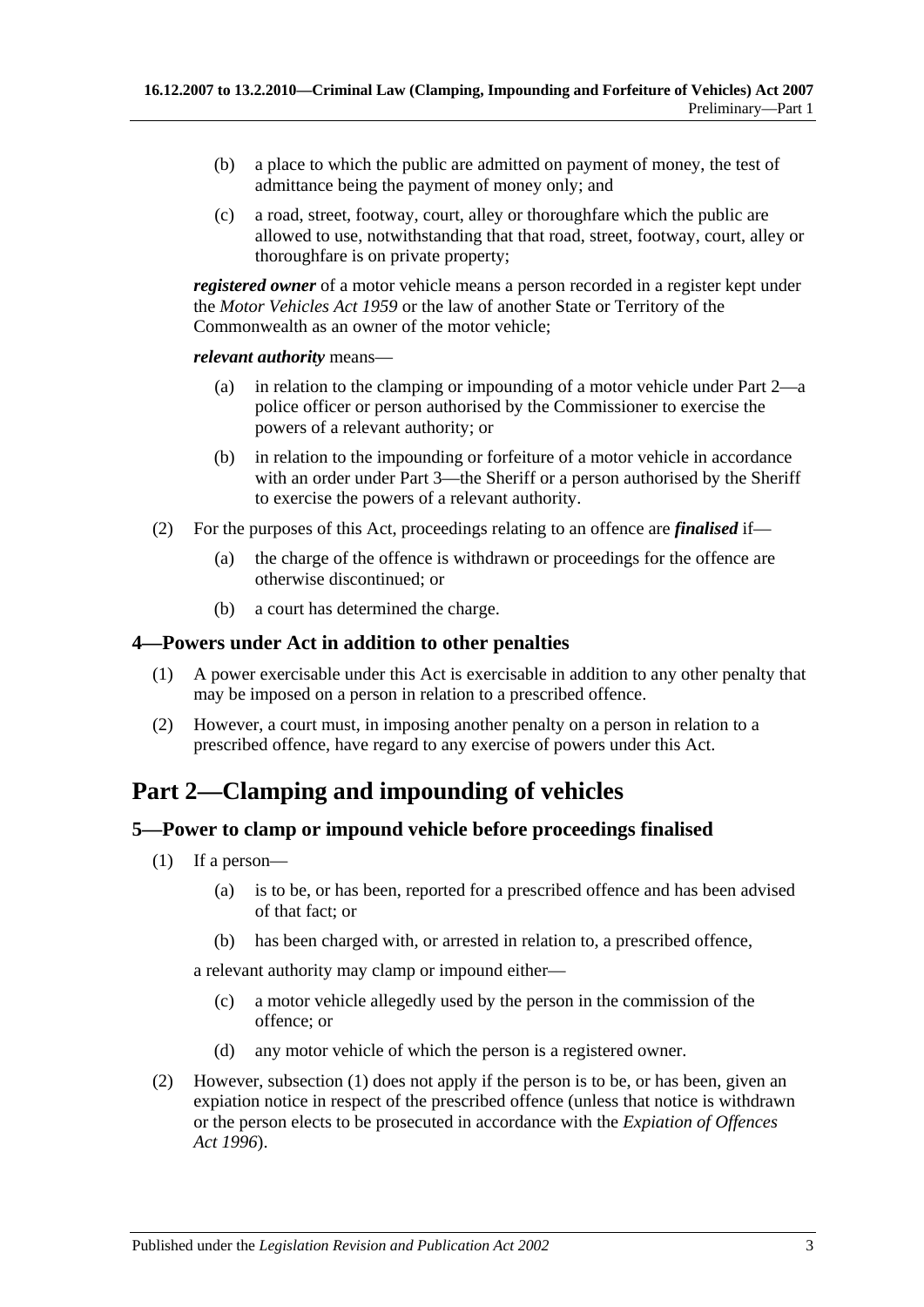- (3) A power to clamp or impound a motor vehicle under this section may be exercised at any time before proceedings for the relevant prescribed offence have been finalised.
- (4) A relevant authority may, for the purpose of exercising a power under this section in relation to a motor vehicle, seize the motor vehicle and deal with it in accordance with this Act.
- (5) A motor vehicle must not be clamped on a public road or other area of a kind prescribed by regulation.
- (6) The Commissioner must ensure that reasonable attempts are made to contact all current registered owners of a motor vehicle that is, or is to be, subject to an exercise of powers under this section (or, if there are no current registered owners of the motor vehicle, to contact the last registered owners) and—
	- (a) advise the owners of the action taken, or proposed to be taken, under this section; and
	- (b) provide any information an owner requires in relation to removal of the clamps or release of the motor vehicle at the end of the prescribed period,

(and such attempts must be made no later than 4 days after the motor vehicle is clamped or impounded).

### <span id="page-3-0"></span>**6—Period of clamping or impoundment**

Subject to this Part or to an order under [section](#page-13-0) 21, a motor vehicle that has been clamped or impounded under this Part is liable to remain clamped or impounded for a period of 7 days, commencing at the start of the day on which the motor vehicle is so clamped or impounded.

#### <span id="page-3-1"></span>**7—Extension of clamping period**

- (1) If a motor vehicle is, or is to be, clamped under this Part, the Commissioner may apply to the Magistrates Court for an order extending the period for which the motor vehicle is liable to remain clamped.
- (2) On the making of an application under this section, the Magistrates Court may—
	- (a) order that, despite [section](#page-3-0) 6, the motor vehicle is liable to remain clamped for a period specified in the order (which must be more than 7 days but must not exceed 90 days); and
	- (b) make any consequential or ancillary order that it thinks fit.
- <span id="page-3-2"></span>(3) Notice of an application for an order under this section relating to a motor vehicle must be given to—
	- (a) each registered owner of the motor vehicle; and
	- (b) each holder of a registered security interest in respect of the motor vehicle under the *[Goods Securities](http://www.legislation.sa.gov.au/index.aspx?action=legref&type=act&legtitle=Goods%20Securities%20Act%201986) Act 1986*; and
	- (c) if the Commissioner is aware that any other person claims ownership of the motor vehicle or is likely to suffer financial or physical hardship as a result of the making of an order under this section—that person.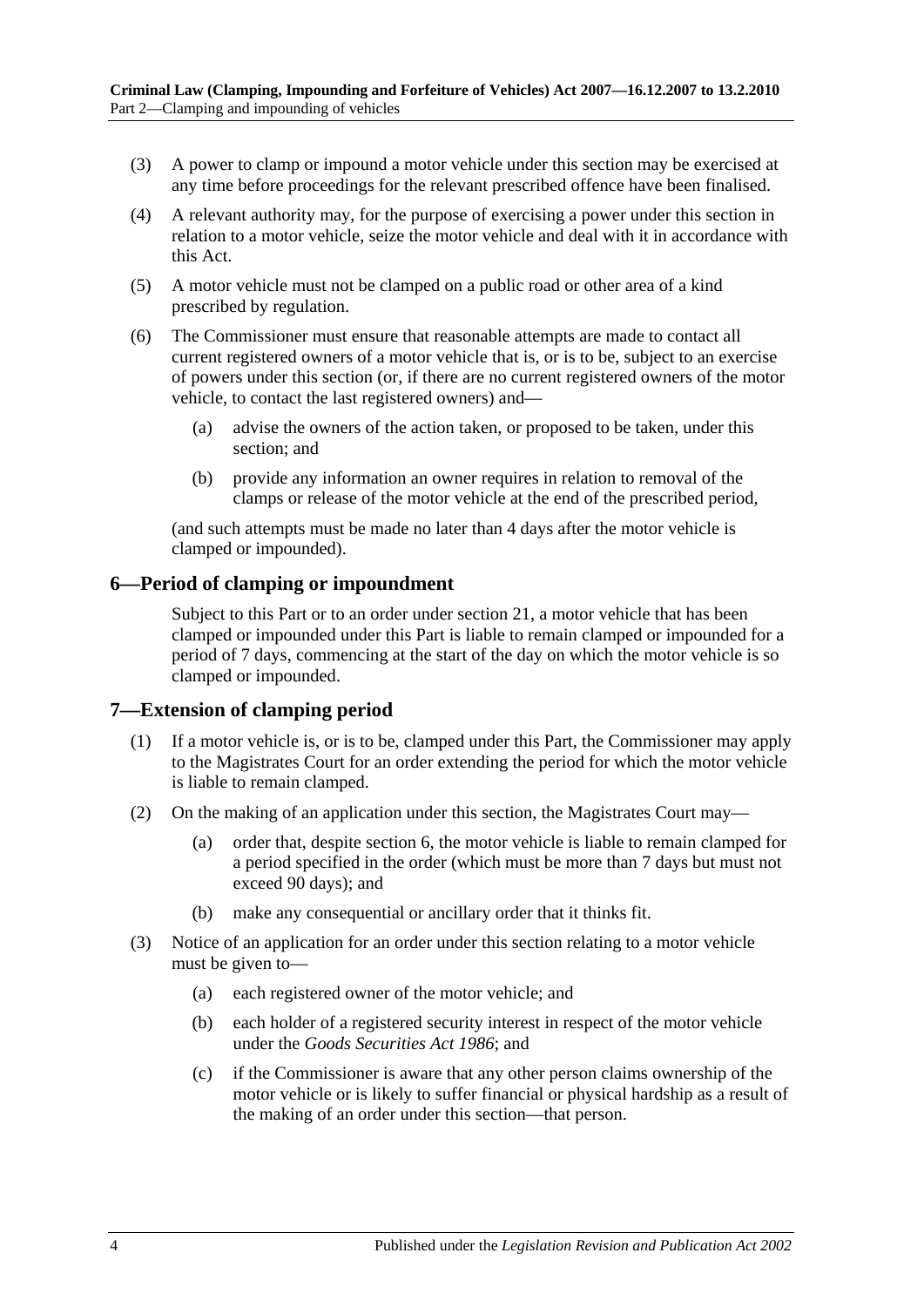- (4) The Court—
	- (a) must, if a person given notice of the application under [subsection](#page-3-2) (3) so requests, hear representations from the person in relation to the application; and
	- (b) may, at the request of any other person who is likely to be affected by the making of the order, hear representations from that person in relation to the application.
- (5) In determining whether to make an order in relation to a motor vehicle under this section, the Court must have regard to the following matters:
	- (a) whether the person whose alleged offending forms the basis for the exercise of powers under this Part (the *alleged offender*) has previously been found guilty of, or expiated, any prescribed offences;
	- (b) the seriousness of the allegations against the alleged offender;
	- (c) the likely effect of extending the period of clamping on the alleged offender's behaviour;
	- (d) whether the motor vehicle is owned by the alleged offender;
	- (e) if the motor vehicle is used by persons other than the alleged offender—the extent to which any extension of the period of clamping would affect the alleged offender as opposed to the other users of the motor vehicle;
	- (f) whether there is evidence that any person would suffer financial or physical hardship as a result of the making of the order;
	- (g) any other matters the Court thinks fit.

### <span id="page-4-0"></span>**8—Removal of clamps or release of impounded vehicle**

- (1) At the end of the clamping or impounding period, the relevant authority—
	- (a) in the case of a motor vehicle that has been clamped—must, as soon as is reasonably practicable, remove the clamps from the motor vehicle; or
	- (b) in the case of a motor vehicle that has been impounded—
		- (i) on the application of an owner of the motor vehicle, must, as soon as is reasonably practicable, release the motor vehicle into the custody of the owner; and
		- (ii) may, if satisfied that no owner of the motor vehicle is reasonably able to collect the motor vehicle, release the motor vehicle into the custody of a person authorised by the owner to collect the motor vehicle or a person legally entitled to possession of the motor vehicle.
- (2) If, in relation to a motor vehicle clamped or impounded under this Part, the Commissioner is satisfied that
	- (a) in the case of a motor vehicle referred to in [section](#page-2-4)  $5(1)(c)$ —the motor vehicle was, at the time of the offence, stolen or otherwise unlawfully in the possession of the person or was being used by the person in circumstances prescribed by regulation; or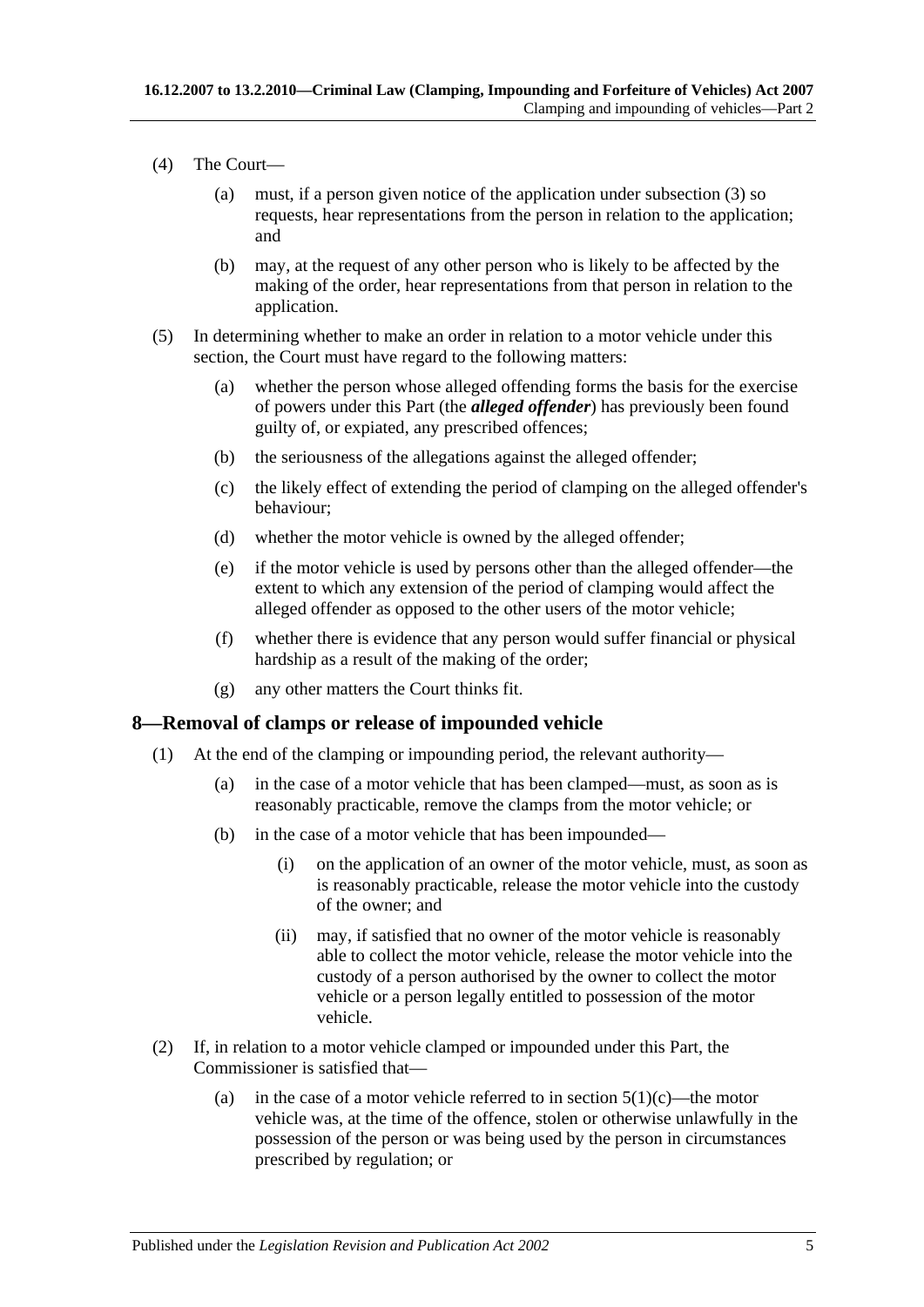(b) in any case—grounds did not exist under [section](#page-2-2) 5 to clamp or impound the motor vehicle,

the clamping or impounding period will be taken to have ended.

- (3) Nothing in this section—
	- (a) prevents the relevant authority from removing clamps from a motor vehicle or releasing a motor vehicle before the end of the clamping or impounding period; or
	- (b) obliges the relevant authority to remove clamps from a motor vehicle or release a motor vehicle outside of ordinary business hours.
- (4) In this section—

*clamping or impounding period*, in relation to a motor vehicle, means the period for which the motor vehicle is liable to remain clamped or impounded under this Part;

*ordinary business hours* means the hours between 9 am and 5 pm on any day other than a Saturday, Sunday or public holiday.

### <span id="page-5-4"></span><span id="page-5-0"></span>**9—Payment of clamping or impounding fees**

- $(1)$  If—
	- (a) a motor vehicle is clamped or impounded under this Part in relation to a prescribed offence; and
	- (b) a court subsequently finds the person guilty of the prescribed offence or another prescribed offence arising out of the same course of conduct,

the court must, on application by the prosecution, order that the person is liable to pay the clamping or impounding fees to the Commissioner.

- (2) If an application is not made to the court in accordance with [subsection](#page-5-4) (1), the person is, on being found guilty of the prescribed offence or another prescribed offence arising out of the same course of conduct, liable to pay the clamping or impounding fees to the Commissioner (and in such a case, the fees are recoverable as a debt).
- (3) In this section—

*clamping or impounding fees* means fees calculated in accordance with the regulations in relation to the clamping or impounding of the motor vehicle under this Part.

# <span id="page-5-1"></span>**Part 3—Court orders for impounding or forfeiture**

#### <span id="page-5-2"></span>**10—Interpretation**

For the purposes of an application for an order under this Part, a person will be taken to have been found guilty of, or to have expiated, a prescribed offence if the person has been found guilty of, or has expiated, an offence that is, at the date of the application, a prescribed offence.

### <span id="page-5-3"></span>**11—Application of Part**

This Part applies to a conviction for a prescribed offence if—

(a) the offence was committed after the commencement of this Part; and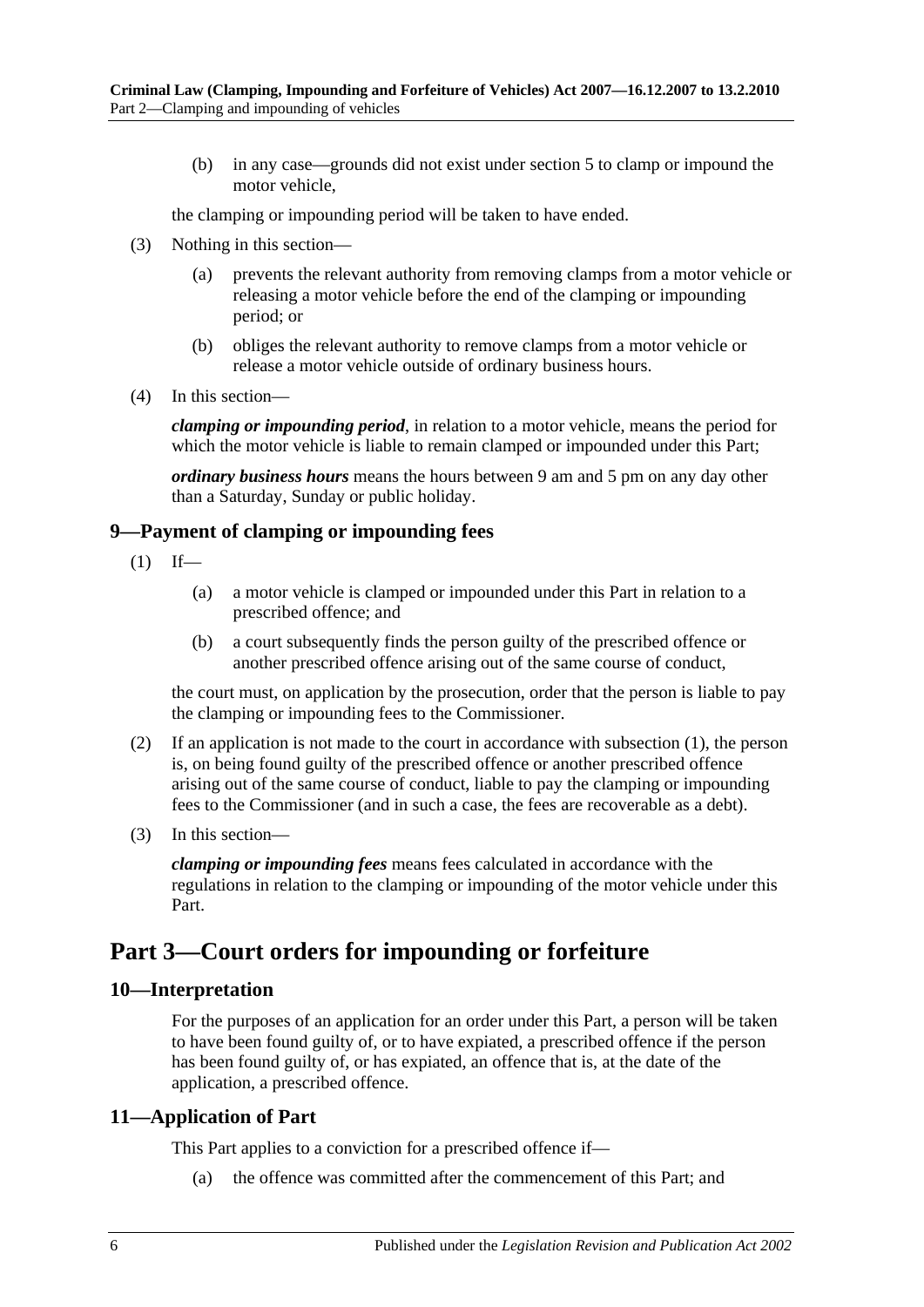- (b) the convicted person has, during the period of 10 years immediately preceding the date of the offence, been found guilty of, or has expiated, at least 1 other prescribed offence; and
- <span id="page-6-2"></span>(c) either—
	- (i) a motor vehicle was used by the convicted person in the commission of the offence and that motor vehicle was not, at the time of the offence, stolen or otherwise unlawfully in the possession of the person or being used by the person in circumstances (if any) prescribed by regulation; or
	- (ii) the convicted person is a registered owner of a motor vehicle.

### <span id="page-6-0"></span>**12—Court order for impounding or forfeiture on conviction of prescribed offence**

- (1) Subject to [section](#page-7-0) 13, if this Part applies to a conviction for a prescribed offence, the court that records the conviction must, on the application of the prosecution—
	- (a) order—
		- (i) if the convicted person has, during the period of 10 years immediately preceding the date of the offence, been found guilty of, or expiated, 1 other prescribed offence—that the motor vehicle specified in the application be impounded by the relevant authority for a period not exceeding 3 months; or
		- (ii) if the convicted person has, during the period of 10 years immediately preceding the date of the offence, been found guilty of, or expiated, 2 other prescribed offences—that the motor vehicle specified in the application be impounded by the relevant authority for a period not exceeding 6 months; or
		- (iii) if the convicted person has, during the period of 10 years immediately preceding the date of the offence, been found guilty of, or expiated, 3 or more other prescribed offences—that the motor vehicle specified in the application is forfeited to the Crown; and
	- (b) order that the convicted person pay to the relevant authority fees calculated in accordance with the regulations in relation to the impounding or forfeiture of the motor vehicle.

**Note—**

If a motor vehicle has been clamped or impounded under [Part 2](#page-2-1) in relation to the offence, the court must also, on the application of the prosecution, order the payment of fees under [section](#page-5-0) 9.

- <span id="page-6-1"></span>(2) Notice of an application for an order under this section relating to a motor vehicle must be given to—
	- (a) each registered owner of the motor vehicle; and
	- (b) if the prosecution is aware that any other person claims ownership of the motor vehicle or is likely to suffer financial or physical hardship as a result of the making of an order under this section—that person; and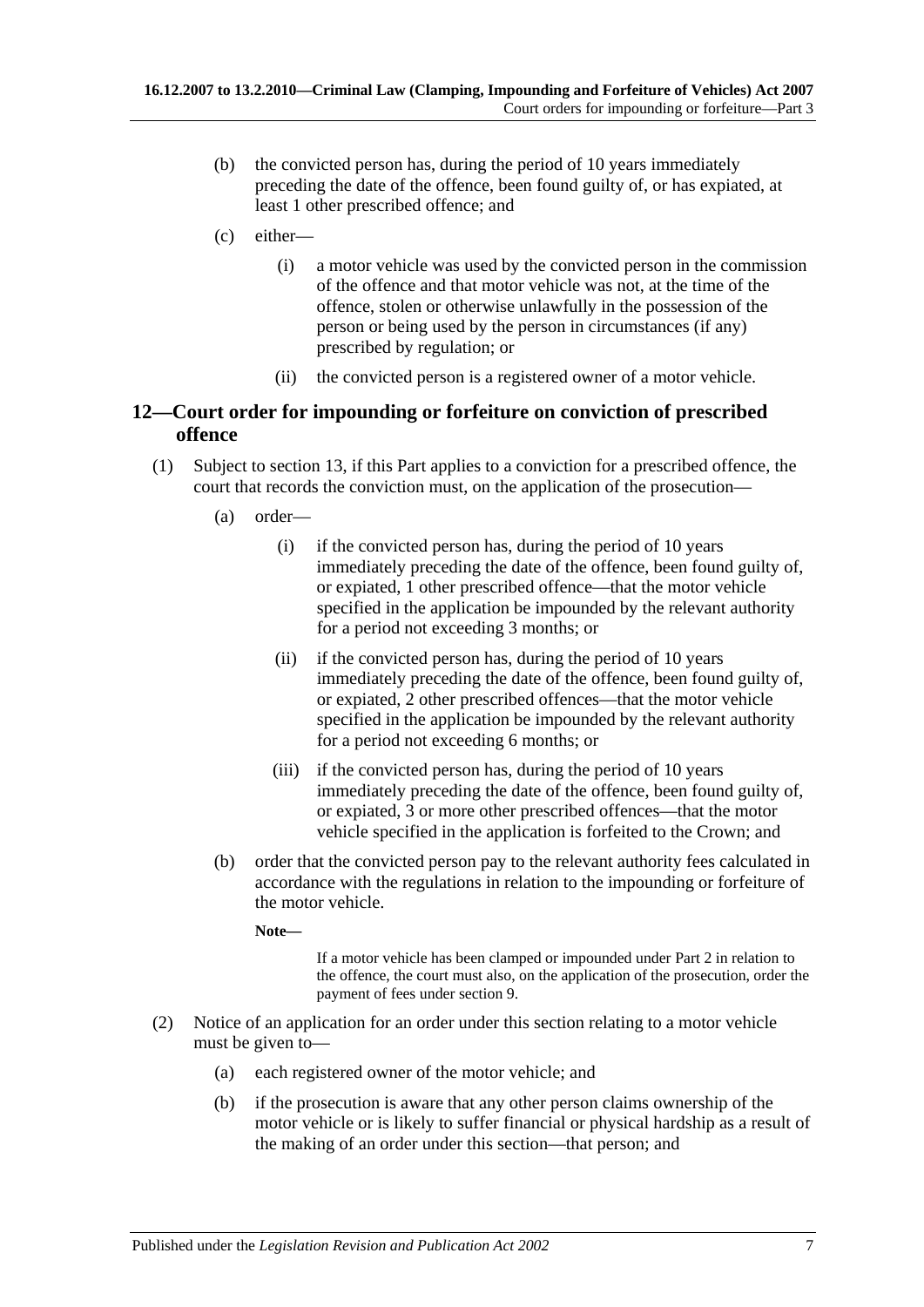- (c) in the case of an application for an order for forfeiture of the motor vehicle—each holder of a registered security interest in respect of the motor vehicle under the *[Goods Securities Act](http://www.legislation.sa.gov.au/index.aspx?action=legref&type=act&legtitle=Goods%20Securities%20Act%201986) 1986*.
- (3) A court hearing an application for an order under this section relating to a motor vehicle—
	- (a) must, if a person given notice of the application under [subsection](#page-6-1) (2) so requests, hear representations from the person in relation to the application; and
	- (b) may, at the request of any other person who is likely to be affected by the making of the order, hear representations from that person in relation to the application.
- (4) A court making an order under this section may make any consequential or ancillary order or direction that it considers necessary or expedient in the circumstances of the case.
- (5) If a court makes an order for the impounding or forfeiture of a motor vehicle under this section, the relevant authority is authorised to seize the motor vehicle and deal with it in accordance with this Act and the requirements (if any) specified in the order.

### <span id="page-7-0"></span>**13—Court may decline to make order in certain circumstances**

- (1) A court that records a conviction to which this Part applies may decline to make an order under this Part if satisfied that—
	- (a) the making of the order would cause severe financial or physical hardship to a person; or
	- (b) the offence occurred without the knowledge or consent of any person who was an owner of the motor vehicle at the time of the offence; or
	- (c) the making of the order would significantly prejudice the rights of a credit provider; or
	- (d) the motor vehicle the subject of the application is a motor vehicle referred to in section  $11(c)(i)$  and has, since the date of the offence, been sold to a genuine purchaser or otherwise disposed of to a person who did not, at the time of the sale or disposal, know or have reason to suspect that the motor vehicle might be the subject of proceedings under this section.
- <span id="page-7-1"></span> $(2)$  If—
	- (a) a court declines to make an order under this Part; and
	- (b) the court is satisfied that it would be reasonably practicable for the convicted person to instead perform community service,

the court must order the convicted person to perform not more than 240 hours of community service.

(3) An order to perform community service under [subsection](#page-7-1) (2) must be dealt with and enforced as if it were a sentence of community service (and in any enforcement proceedings the court may exercise any power that it could exercise in relation to a sentence of community service).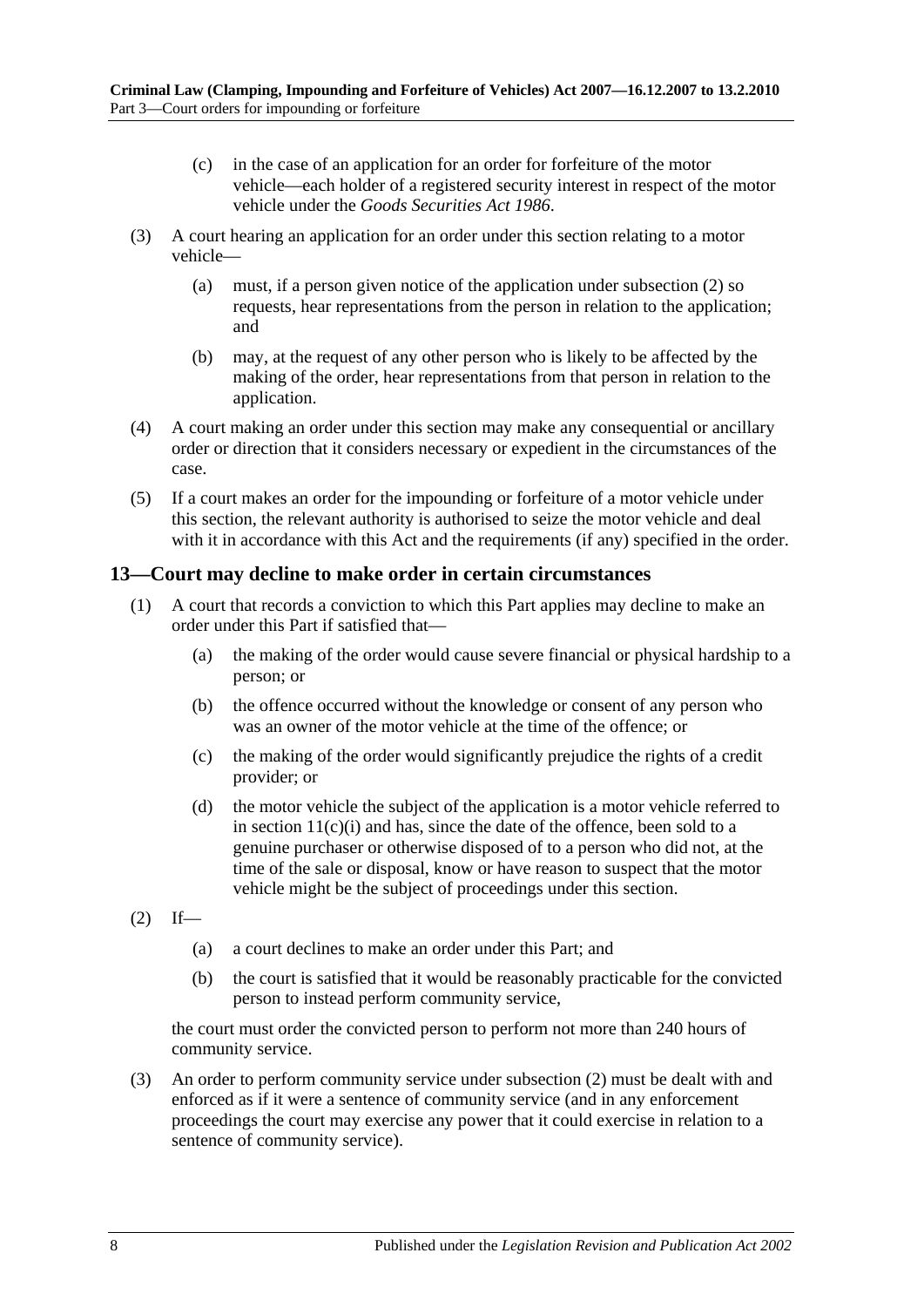# <span id="page-8-0"></span>**Part 4—Powers of relevant authorities**

### <span id="page-8-1"></span>**14—Commissioner may give notice prohibiting sale of vehicle**

- (1) If the Commissioner reasonably believes that—
	- (a) a power to clamp or impound a motor vehicle may be exercised under [Part 2;](#page-2-1) but
	- (b) that power is not to be exercised immediately,

the Commissioner may give the owner of the motor vehicle (or, if there is more than 1 owner of the motor vehicle, 1 or more of the owners of the motor vehicle) a notice in the prescribed form prohibiting the sale or disposal of the motor vehicle until the power under [Part 2](#page-2-1) has been exercised.

- <span id="page-8-2"></span> $(2)$  If—
	- (a) a person—
		- (i) is to be, or has been, reported for a prescribed offence and has been advised of that fact; or
		- (ii) has been charged with, or arrested in relation to, a prescribed offence; and
	- (b) the Commissioner reasonably believes that, if the person were convicted of the offence, an application could be made under [Part 3](#page-5-1) in relation to a motor vehicle,

the Commissioner may give the owner of the motor vehicle (or, if there is more than 1 owner of the motor vehicle, 1 or more of the owners of the motor vehicle) a notice in the prescribed form prohibiting the sale or disposal of the motor vehicle until proceedings relating to the offence have been finalised.

- $(3)$  If—
	- (a) the Commissioner gives an owner of a motor vehicle a notice under [subsection](#page-8-2) (2); and
	- (b) that owner is not the alleged offender,

the Commissioner must make reasonable efforts to notify the owner when proceedings relating to the offence have been finalised.

<span id="page-8-3"></span>(4) An owner of a motor vehicle must not sell or otherwise dispose of the motor vehicle in contravention of a notice given under this section.

Maximum penalty: \$2 500 or imprisonment for 6 months.

- (5) It is a defence to a charge of an offence under [subsection](#page-8-3) (4) if the defendant proves that he or she—
	- (a) was not given a notice under this section in relation to the motor vehicle; and
	- (b) did not know, and could not reasonably be expected to have known, that a notice had been given under this section in relation to the motor vehicle.
- <span id="page-8-4"></span> $(6)$  If—
	- (a) a person is found guilty by a court of an offence against [subsection](#page-8-3) (4); and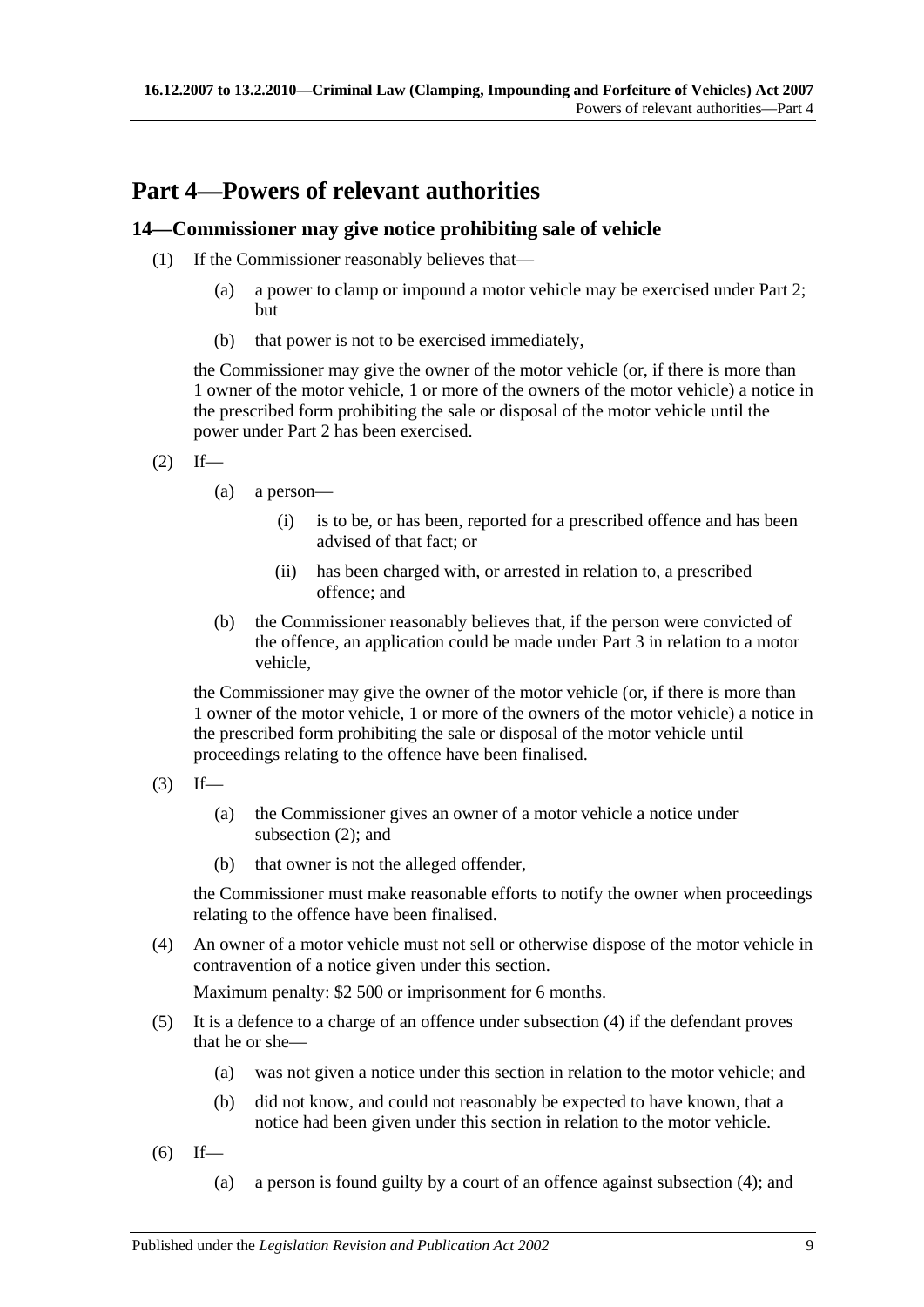(b) the court is provided with evidence of the value of the motor vehicle sold or disposed of by the person,

the court may (in addition to any other penalty imposed in respect of the offence) require payment by the person of an amount determined by the court to be a reasonable estimate of the value of the motor vehicle.

- (7) An amount paid in accordance with a requirement under [subsection](#page-8-4) (6) must be paid into the Victims of Crime Fund established under the *[Victims of Crime Act](http://www.legislation.sa.gov.au/index.aspx?action=legref&type=act&legtitle=Victims%20of%20Crime%20Act%202001) 2001*.
- (8) The Commissioner may, at any time, withdraw a notice under this section and must withdraw a notice if the Commissioner becomes aware that no charges are to be laid in respect of the relevant prescribed offence or that charges relating to the relevant prescribed offence are not to be proceeded with.
- (9) If the Commissioner withdraws a notice given under this section to the owner or 1 or more of the owners of a motor vehicle, the Commissioner must, as soon as practicable, give written notice of the withdrawal to the owner or owners.
- (10) Nothing in this section affects the rights of a credit provider to repossess a motor vehicle and sell it.

### <span id="page-9-0"></span>**15—Relevant authority may require production of vehicle**

- (1) A relevant authority may, for the purpose of exercising a power under this Act in relation to a motor vehicle, give an owner of the motor vehicle written notice in the prescribed form requiring the owner to produce the motor vehicle at a time and place specified in the notice.
- (2) An owner of a motor vehicle must not, without reasonable excuse (proof of which lies on the person), refuse or fail to comply with a notice given under this section in relation to the motor vehicle.

Maximum penalty: \$2 500 or imprisonment for 6 months.

(3) This section is in addition to, and does not derogate from, any other powers of a relevant authority under this Act.

#### <span id="page-9-1"></span>**16—Seizure**

- <span id="page-9-3"></span><span id="page-9-2"></span>(1) A relevant authority that is authorised under this Act to seize a motor vehicle may seize the motor vehicle from—
	- (a) a public place; or
	- (b) a place occupied by the person whose offending, or alleged offending, forms the basis for the exercise of powers under this Act; or
	- (c) any other place, with the consent of the owner or occupier of the place or under the authority of a warrant issued under this Act.
- (2) A motor vehicle seized under this Act may—
	- (a) be moved to a place determined by the relevant authority and clamped or impounded there (and may, if the relevant authority so determines, be subsequently moved to and clamped or impounded at some other place); and
	- (b) be driven, towed or pushed, or moved in any other manner; and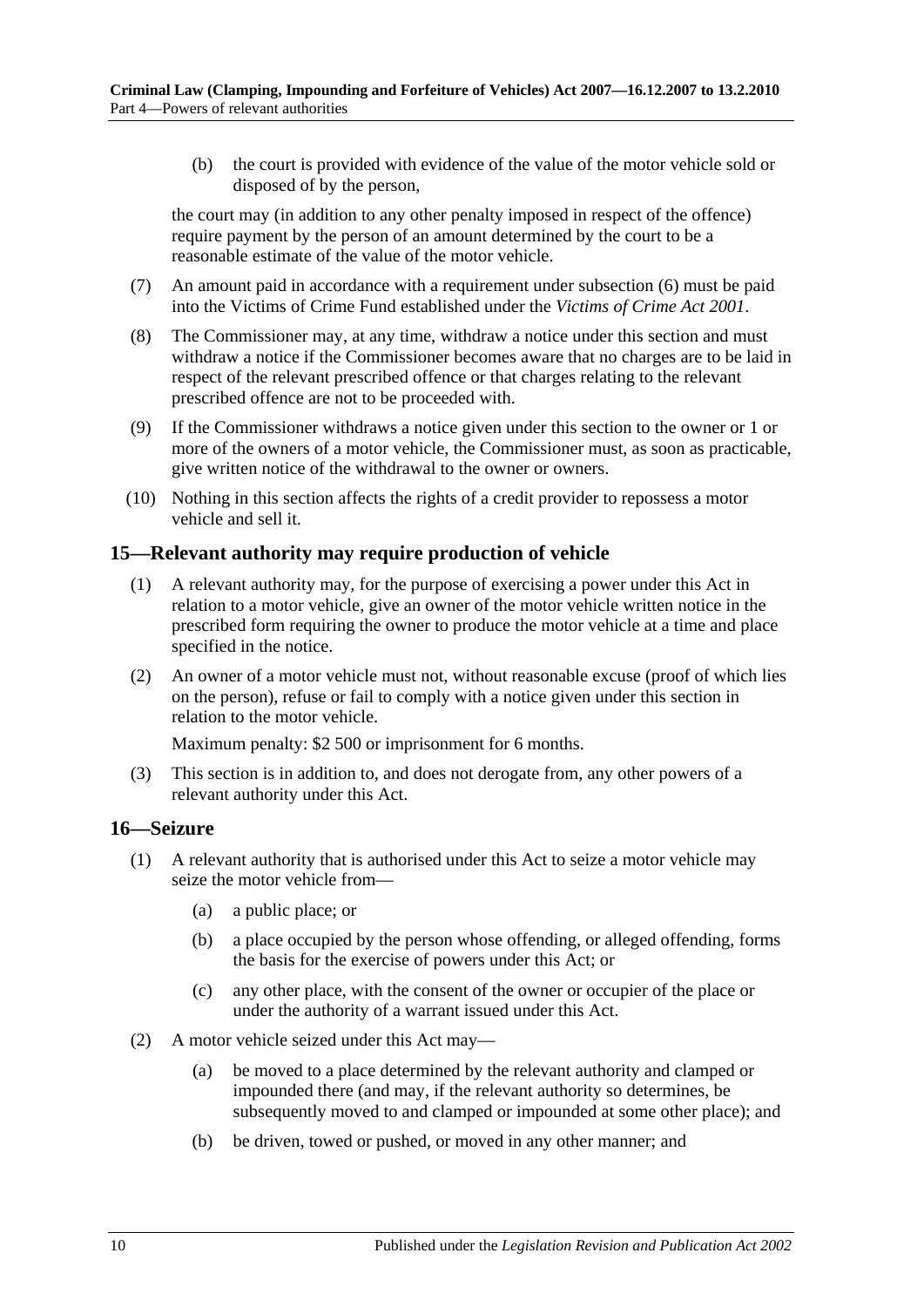- (c) be moved by the relevant authority or by other persons acting at the direction of the relevant authority.
- (3) A relevant authority may do anything reasonably necessary for the purpose of seizing and moving a motor vehicle under this Act, including exercising any of the following powers:
	- (a) requiring the motor vehicle to stop;
	- (b) entering into and searching a place occupied by the offender or alleged offender and using reasonable force to break into or open any garage or other structure in which the motor vehicle may be stored at that place;
	- (c) causing a locking device or other feature of the motor vehicle to be removed, dismantled or neutralised;
	- (d) if the driver or any other person will not surrender the keys to the vehicle, starting the vehicle by other means.

### <span id="page-10-0"></span>**17—Warrants for seizure etc**

- (1) If a relevant authority is authorised under this Act to seize a motor vehicle in relation to an offence or an alleged offence, the relevant authority may, in order to seize the motor vehicle from a place (other than a place referred to in section  $16(1)(a)$  or [\(b\)\)](#page-9-3) without the consent of the owner or occupier of the place, apply to a magistrate for a warrant under this section.
- (2) If a magistrate is satisfied that—
	- (a) a relevant authority is authorised under this Act to seize a motor vehicle; and
	- (b) there are reasonable grounds to suspect that the motor vehicle is at a place,

the magistrate may issue a warrant authorising the relevant authority—

- (c) to enter the place; and
- (d) to search the place for the motor vehicle; and
- (e) to use reasonable force to break into or open any garage or other structure in which the motor vehicle may be stored at the place; and
- (f) to seize the motor vehicle, and otherwise deal with it, in accordance with this Act.
- (3) An application under this section for the issue of a warrant may be made either personally or by telephone.
- (4) The grounds of an application for a warrant must be verified by affidavit.
- (5) An application for a warrant cannot be made by telephone unless, in the opinion of the applicant, a warrant is urgently required and there is not enough time to make the application personally.
- (6) If an application for a warrant is made by telephone—
	- (a) the applicant must inform the magistrate of the purpose for which the warrant is required and the grounds on which it is sought; and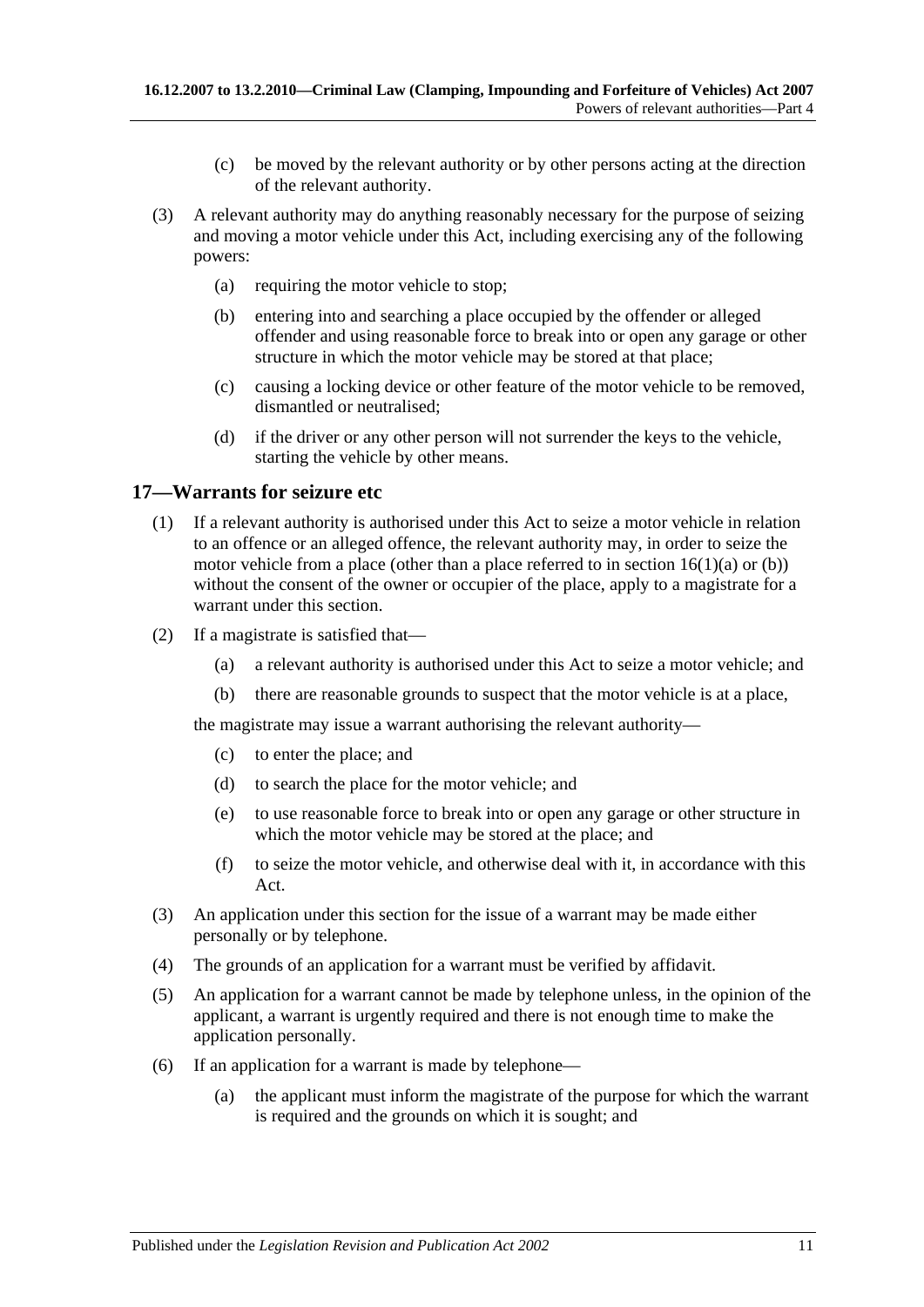- <span id="page-11-3"></span>(b) if it appears to the magistrate from the information given by the applicant that there are proper grounds to issue a warrant, the magistrate must inform the applicant of the facts that justify, in the magistrate's opinion, the issue of the warrant, and must not proceed to issue the warrant unless the applicant undertakes to make an affidavit verifying those facts; and
- (c) if the applicant gives such an undertaking, the magistrate may then make out and sign a warrant, noting on the warrant the facts that justify, in the magistrate's opinion, the issue of the warrant; and
- (d) the warrant is taken to have been issued, and comes into force, when signed by the magistrate; and
- (e) the magistrate must inform the applicant of the terms of the warrant; and
- (f) the applicant must fill out and sign a warrant form (the duplicate warrant) that—
	- (i) sets out the name of the magistrate who issued the original and the terms of the warrant; and
	- (ii) complies with any other requirements prescribed by regulation; and
- (g) the applicant must, as soon as practicable after the issue of the warrant, forward to the magistrate an affidavit verifying the facts referred to in [paragraph](#page-11-3) (b) and a copy of the duplicate warrant.
- (7) A magistrate by whom a warrant is issued under this section must file the warrant, or a copy of the warrant, and the affidavit verifying the grounds on which the application for the warrant was made, in the Magistrates Court.
- (8) A relevant authority may, in exercising powers in accordance with a warrant issued under this section, be accompanied by such assistants as are reasonably necessary for the purpose.
- (9) A warrant issued under this section, if not executed at the expiration of 1 month from the date of its issue, then expires.

# <span id="page-11-0"></span>**Part 5—Miscellaneous**

### <span id="page-11-1"></span>**18—Offences**

(1) A person must not hinder or obstruct a relevant authority exercising powers under this Act.

Maximum penalty: \$2 500 or imprisonment for 6 months.

(2) A person (other than a relevant authority acting under this Act) must not interfere with any wheel clamps affixed to a motor vehicle in accordance with this Act.

Maximum penalty: \$2 500 or imprisonment for 6 months.

### <span id="page-11-2"></span>**19—Liability of the Crown**

(1) Subject to [subsection](#page-12-1) (2), no compensation is payable by the Crown or a relevant authority in respect of the exercise or purported exercise of powers by a relevant authority under this Act.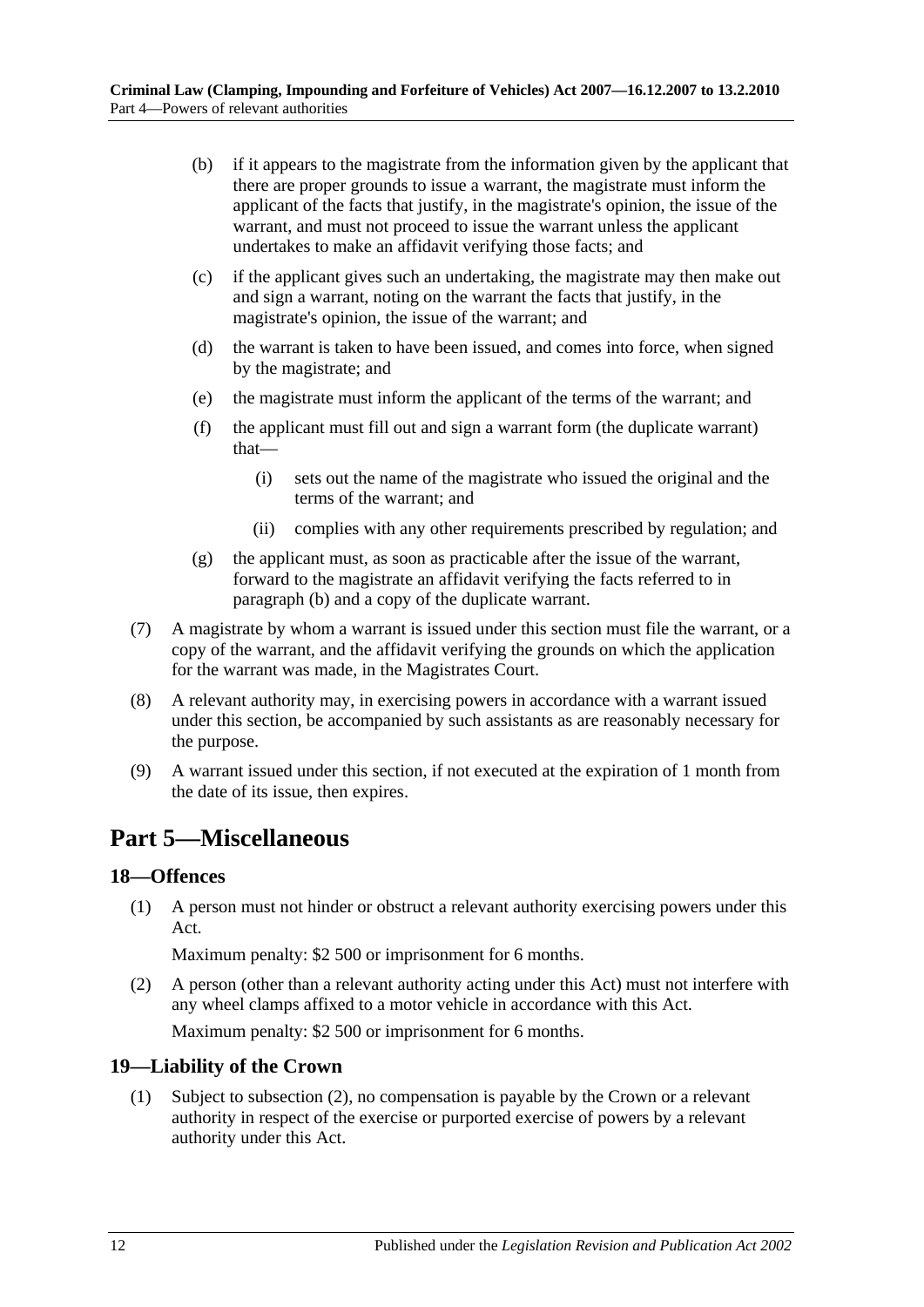- <span id="page-12-1"></span>(2) This section does not protect—
	- (a) a relevant authority from liability in respect of the exercise or purported exercise of powers otherwise than in good faith; or
	- (b) the Crown from liability in respect of damage to a motor vehicle caused otherwise than by the proper exercise of powers under this Act.

### <span id="page-12-0"></span>**20—Disposal of vehicles**

- (1) The Sheriff may sell a motor vehicle that is the subject of an order for forfeiture under this Act.
- <span id="page-12-2"></span>(2) Despite this or any other law, if a motor vehicle that has been impounded under this Act is not collected by a person legally entitled to possession of the motor vehicle within 2 months of the motor vehicle ceasing to be liable to be so impounded, the Sheriff or, in the case of a motor vehicle impounded under [Part 2,](#page-2-1) the Commissioner, may sell the motor vehicle.
- (3) A motor vehicle must not be sold under [subsection](#page-12-2) (2) unless, not less than 14 days before the sale, notice of the sale was given to—
	- (a) each registered owner of the motor vehicle; and
	- (b) each holder of a registered security interest in respect of the motor vehicle under the *[Goods Securities Act](http://www.legislation.sa.gov.au/index.aspx?action=legref&type=act&legtitle=Goods%20Securities%20Act%201986) 1986*.
- (4) A sale under this section is to be by public auction or public tender.
- (5) A forfeited or impounded motor vehicle may be disposed of otherwise than by sale if—
	- (a) the Sheriff or the Commissioner (as the case may be) believes on reasonable grounds that the motor vehicle has no monetary value or that the proceeds of the sale would be unlikely to exceed the costs of the sale; or
	- (b) if the motor vehicle has been offered for sale and was not sold.
- <span id="page-12-3"></span>(6) The proceeds of the sale of a motor vehicle under this section must be dealt with as follows:
	- (a) in the case of the sale of a forfeited motor vehicle, the Sheriff—
		- (i) must deduct from the proceeds the costs of the sale of the motor vehicle and any fees ordered to be paid in accordance with this Act; and
		- (ii) if an amount remains after the deduction of those costs and fees and the Magistrates Court has made an order under section  $21(1)(c)$ —must make a payment in accordance with the order; and
		- (iii) any remaining amount must be paid into the Victims of Crime Fund established under the *[Victims of Crime Act](http://www.legislation.sa.gov.au/index.aspx?action=legref&type=act&legtitle=Victims%20of%20Crime%20Act%202001) 2001*;
	- (b) in the case of the sale of an impounded motor vehicle, the Sheriff or the Commissioner (as the case may be)—
		- (i) must deduct from the proceeds—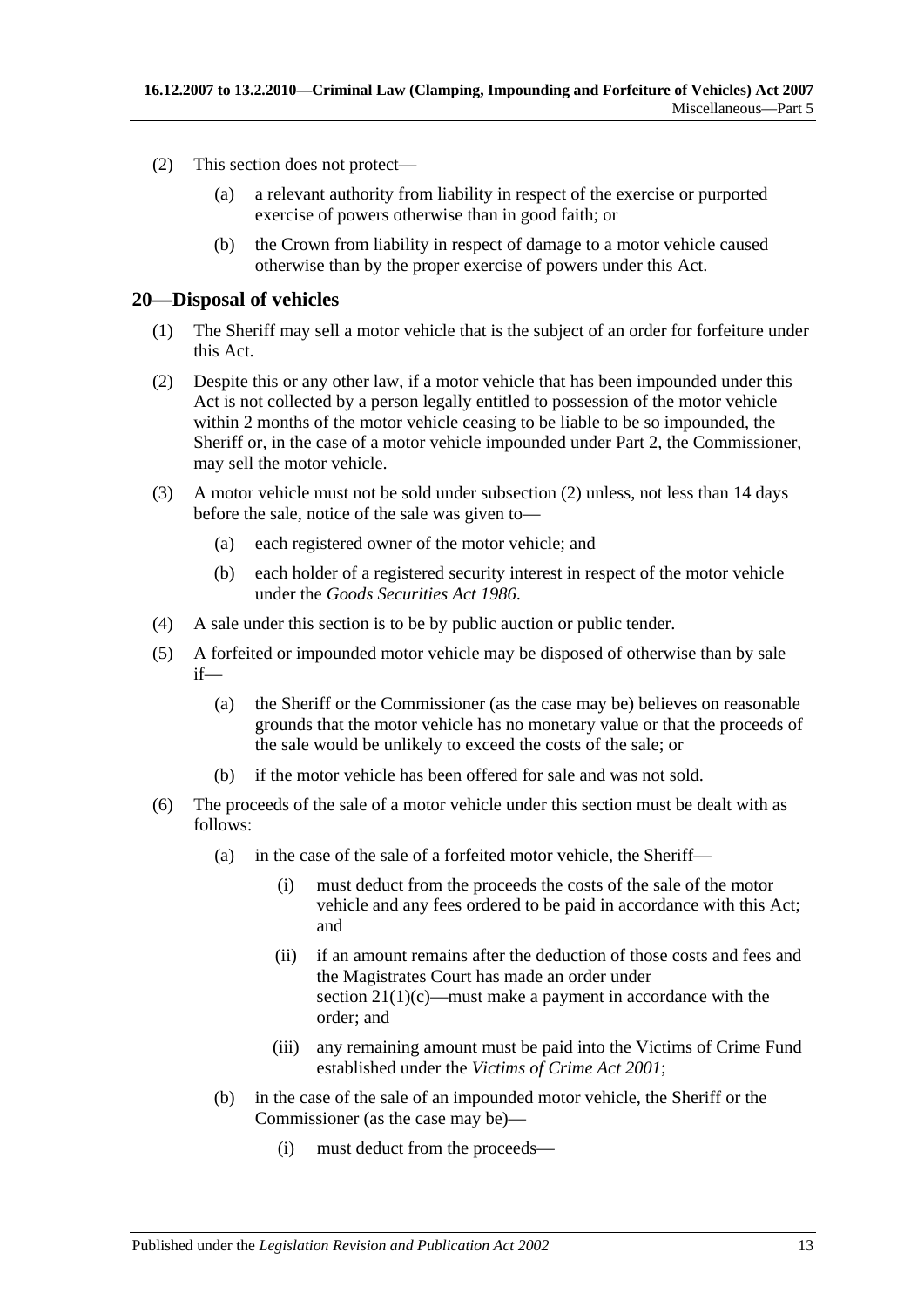- (A) the costs of the sale of the motor vehicle and any fees ordered to be paid in accordance with this Act; and
- (B) any other costs resulting from the failure to collect the motor vehicle; and
- (ii) if an amount remains after the deduction of those costs and fees and the Magistrates Court has made an order under section  $21(1)(c)$ —must make any payment required in accordance with the order; and
- (iii) any remaining amount must be dealt with in accordance with section 7A of the *[Unclaimed Moneys Act](http://www.legislation.sa.gov.au/index.aspx?action=legref&type=act&legtitle=Unclaimed%20Moneys%20Act%201891) 1891* as money the owner of which cannot be found.
- (7) Despite any other Act or law, if a motor vehicle is sold under this section, the purchaser acquires a good title to the motor vehicle and any interests in the motor vehicle existing prior to the sale are discharged.
- (8) The regulations may make further provision in relation to the sale or disposal of impounded or forfeited motor vehicles in accordance with this section.

### <span id="page-13-0"></span>**21—Credit provider may apply to Magistrates Court for relief**

- <span id="page-13-3"></span><span id="page-13-2"></span><span id="page-13-1"></span>(1) A credit provider may apply to the Magistrates Court for an order requiring—
	- (a) the removal of clamps affixed to a motor vehicle under this Act; or
	- (b) the release to the credit provider of a motor vehicle impounded under this Act; or
	- (c) the payment to the credit provider of an amount out of the proceeds of sale of a motor vehicle under this Act (provided that such amount will only be payable if sufficient proceeds remain after the deduction of costs and fees in accordance with [section](#page-12-3) 20(6)).
- (2) The Magistrates Court may make an order under this section if satisfied
	- (a) in the case of an application for an order under [subsection](#page-13-2)  $(1)(a)$  or  $(b)$ —that the rights of the credit provider would be significantly prejudiced if the order were not made; or
	- (b) in the case of an application for an order under [subsection](#page-13-1)  $(1)(c)$ —that the credit provider has suffered, or will suffer, loss as a result of the exercise of powers under this Act.
- <span id="page-13-4"></span>(3) Notice of an application for an order under this section relating to a motor vehicle must be given to the following persons:
	- (a) if the motor vehicle is clamped or impounded under [Part 2—](#page-2-1)the Commissioner;
	- (b) if the motor vehicle is impounded or has been forfeited under [Part 3—](#page-5-1)the Sheriff;
	- (c) each registered owner of the motor vehicle;
	- (d) each holder of a registered security interest in respect of the motor vehicle under the *[Goods Securities Act](http://www.legislation.sa.gov.au/index.aspx?action=legref&type=act&legtitle=Goods%20Securities%20Act%201986) 1986*;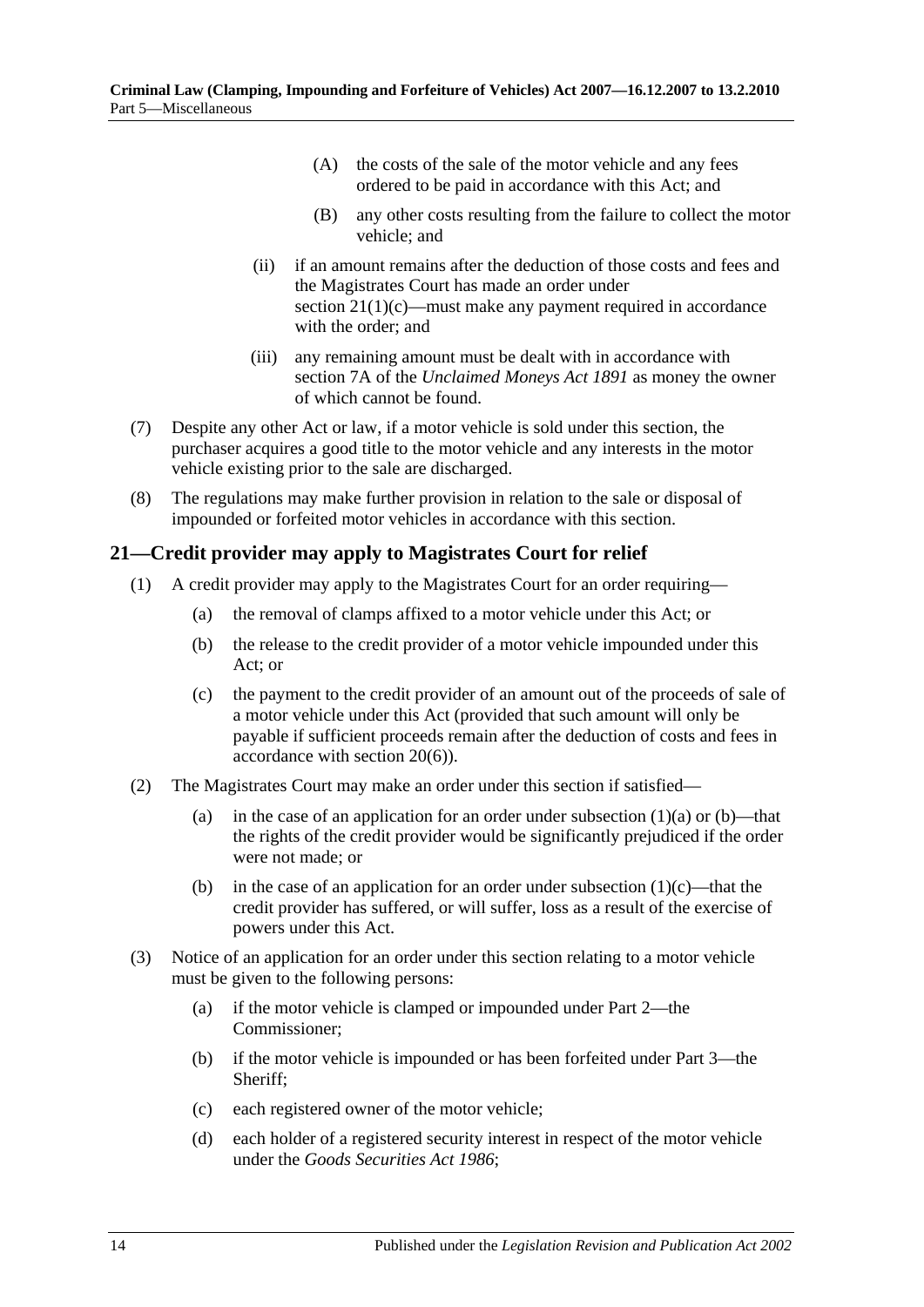- (e) if the credit provider is aware that any other person claims ownership of the motor vehicle—that person.
- (4) A court hearing an application for an order under this section relating to a motor vehicle must, if a person given notice of the application under [subsection](#page-13-4) (3) so requests, hear representations from the person in relation to the application.
- (5) A court making an order under this section may make any consequential or ancillary order or direction that it considers necessary or expedient in the circumstances of the case.

### <span id="page-14-0"></span>**22—Evidentiary**

An apparently genuine document purporting to be an extract from, or copy of, an entry contained in the register of motor vehicles kept under the *[Motor Vehicles Act](http://www.legislation.sa.gov.au/index.aspx?action=legref&type=act&legtitle=Motor%20Vehicles%20Act%201959) 1959* and purporting to be certified as such an extract or copy by the Registrar of Motor Vehicles indicating that a person is recorded on that register as an owner of a motor vehicle must be accepted in any proceedings under this Act as proof that the person is an owner of the motor vehicle in the absence of proof to the contrary.

### <span id="page-14-1"></span>**23—Service of notices**

- (1) A notice required or authorised to be given to, or served on, a person for the purposes of this Act may—
	- (a) be given to the person personally; or
	- (b) be posted in an envelope addressed to the person—
		- (i) at the person's last known address; or
		- (ii) at the person's address for service; or
	- (c) be left for the person at the person's last known address or address for service with someone apparently over the age of 16 years; or
	- (d) be given to, or served on, the person in a manner prescribed by regulation.
- (2) If, in any proceedings, it is proved (on evidence by affidavit or otherwise) that a notice required to be given to, or served on, a registered owner of a motor vehicle under this Act was sent by ordinary prepaid post in an envelope addressed to the owner at the address recorded in relation to the owner in a register kept under the *[Motor Vehicles](http://www.legislation.sa.gov.au/index.aspx?action=legref&type=act&legtitle=Motor%20Vehicles%20Act%201959)  Act [1959](http://www.legislation.sa.gov.au/index.aspx?action=legref&type=act&legtitle=Motor%20Vehicles%20Act%201959)* or the law of another State or Territory of the Commonwealth, the notice will be conclusively presumed to have been given to the owner at the time when it would, in the ordinary course of post, reach the address to which it was posted.

### <span id="page-14-3"></span><span id="page-14-2"></span>**24—Regulations**

- (1) The Governor may make such regulations as are contemplated by, or necessary or expedient for the purposes of, this Act.
- (2) Without limiting the generality of [subsection](#page-14-3) (1), the regulations may—
	- (a) prescribe fees for the purposes of this Act; and
	- (b) provide for the remission of fees in specified circumstances; and
	- (c) specify procedures or prescribe guidelines to be followed by relevant authorities in the exercise of powers under this Act.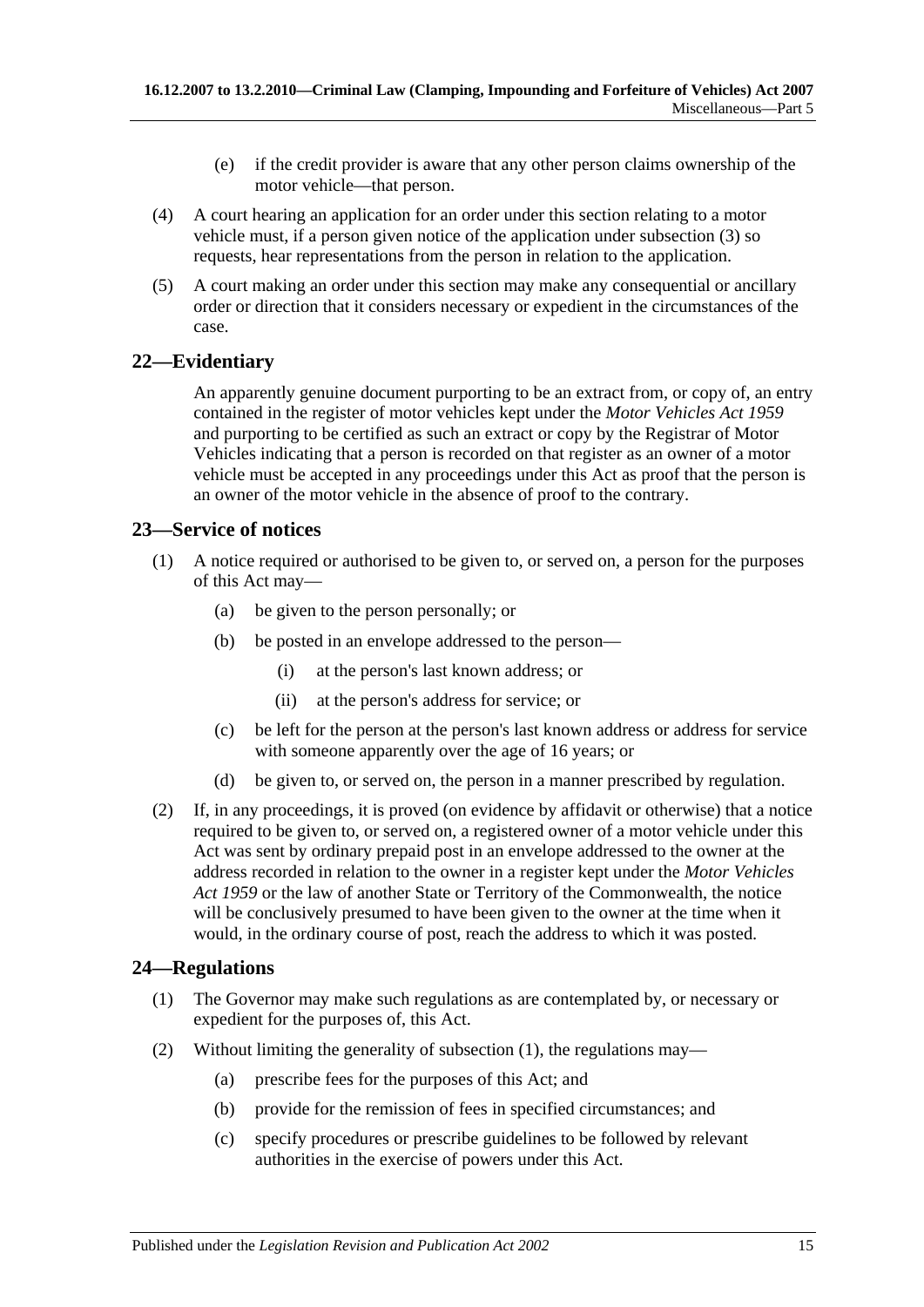- (3) The regulations may—
	- (a) be of general application or vary in their application according to prescribed factors;
	- (b) provide that a matter or thing in respect of which regulations may be made is to be determined according to the discretion of the Commissioner or the Sheriff.
- (4) The regulations may refer to or incorporate, wholly or partially and with or without modification, a code, standard or other document prepared or published by a prescribed body, either as in force at the time the regulations are made or as in force from time to time.
- (5) If a code, standard or other document is referred to or incorporated in the regulations—
	- (a) a copy of the code, standard or other document must be kept available for public inspection, without charge and during ordinary office hours, at an office or offices specified in the regulations; and
	- (b) evidence of the contents of the code, standard or other document may be given in any legal proceedings by production of a document apparently certified by the Minister to be a true copy of the code, standard or other document.

# <span id="page-15-0"></span>**Schedule 1—Related amendment and transitional provision Part 1—Preliminary**

### <span id="page-15-1"></span>**1—Amendment provisions**

In this Schedule, a provision under a heading referring to the amendment of a specified Act amends the Act so specified.

## **Part 2—Related amendment to** *Summary Offences Act 1953*

### <span id="page-15-2"></span>**2—Repeal of Part 14A**

Part 14A—delete the Part

### **Part 3—Transitional provision**

### <span id="page-15-3"></span>**3—Transitional provision**

Part 14A of the *[Summary Offences Act](http://www.legislation.sa.gov.au/index.aspx?action=legref&type=act&legtitle=Summary%20Offences%20Act%201953) 1953*, as in force immediately before the commencement of this Act, continues to apply in relation to an offence committed or allegedly committed before the commencement of this Act.